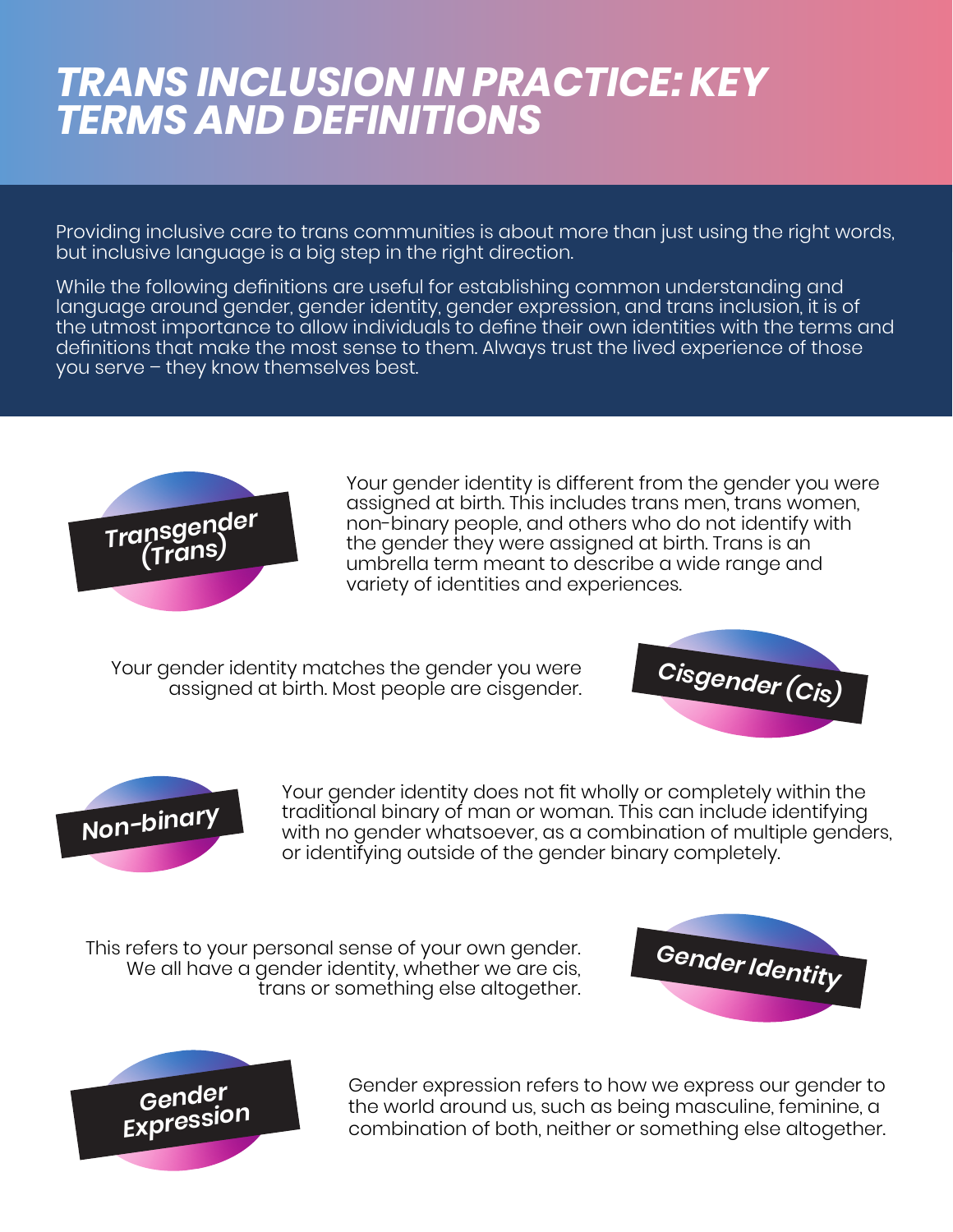Assigned gender or sex at birth describes the label that you are given at birth, often based on specific sexual characteristics (i.e. genitalia). Most people are assigned male or female at birth. Assigned gender is often used to reinforce rigid gender norms on children and youth, through the expectation that all people assigned female at birth should be feminine, and all those assigned male should be masculine.





The gender binary is the idea that there are only two genders (men and women) and that every person is one of those two. The gender binary erases the wide variety of gender identities that are present in communities and cultures around the world.

Since 1990, the term "Two Spirit" has been used as a cultural term for Indigenous people who experience gender and/or sexual diversity, and sometimes hold diverse traditional, ceremonial or community roles. There are several other spellings of this term, including "2 Spirit." "Two Spirit" is not the only Indigenous term for gender and sexual diversity, but is often used as an umbrella term to describe cultural gender and sexual diversity within Indigenous communities on Turtle Island (North America). Not all Indigenous LGBTQ+ people identify as Two Spirit. You should only call someone Two Spirit if they use that term to describe themselves. A Two Spirit person may or may not identify as part of the LGBTQ+ spectrum and community.





"Gender diverse" is an umbrella term used to describe all gender identities that fall outside of the gender binary of being a cis man or a cis woman. "Gender diverse" is increasingly used to describe the wide range of identities that fall outside of the settler colonial gender binary, including gendered identities and expressions from diverse cultures and communities around the world.

"Queer" is a reclaimed slur, meaning that it has historically and to this day been used to denigrate members of the 2SLGBTQ+ community. It has been reclaimed by many – but not all people – within the 2SLGBTQ+ community. "Queer" is now used as an umbrella term to describe diverse gender and sexual identities, and is often used as an alternative to the 2SLGBTQ+ acronym.